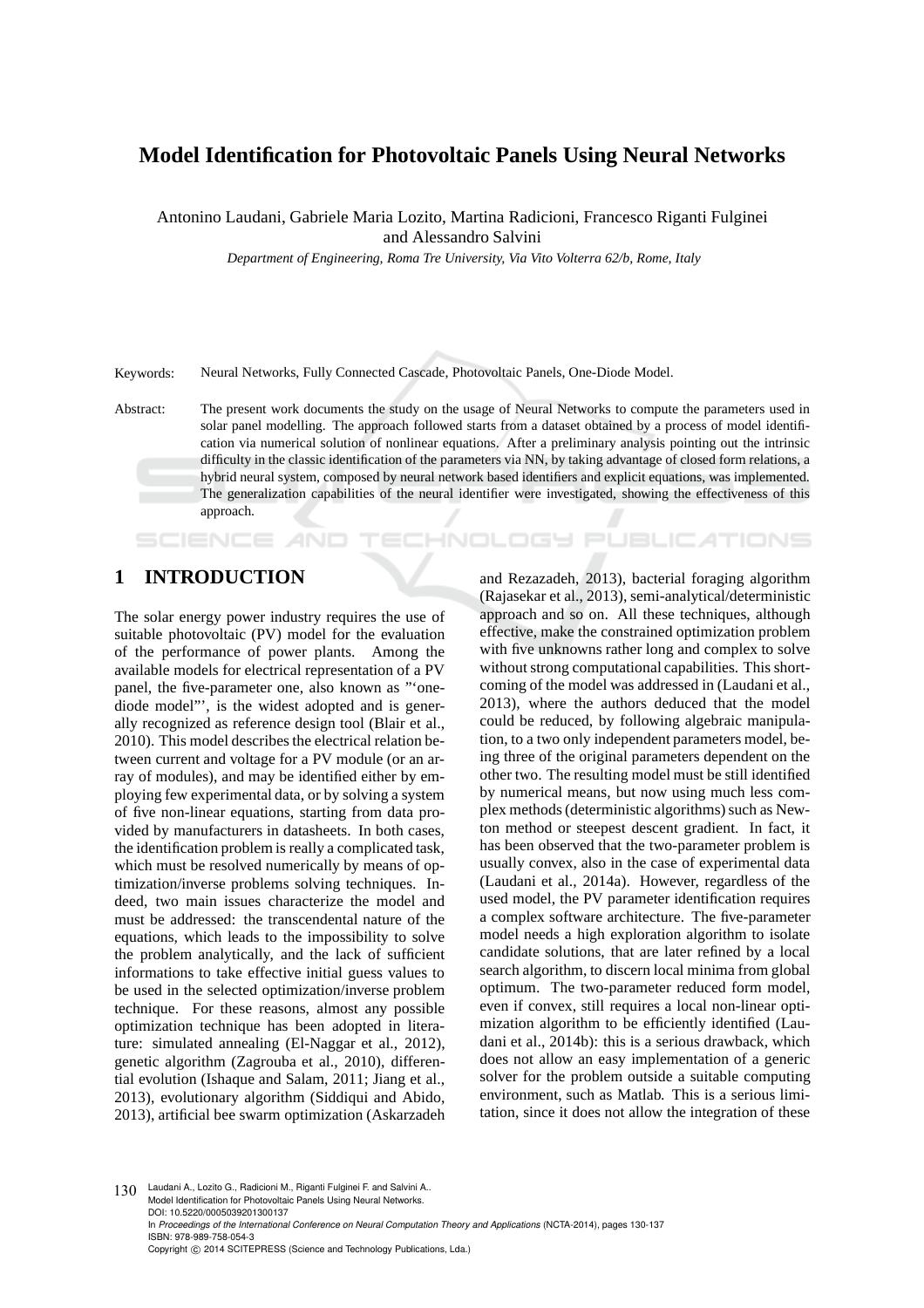identification algorithms in low cost embedded system, based on microncontroller architecture, for the monitoring and the management of PV plants (Carrasco et al., 2013). On the other hand, although many artificial intelligence methods have been used for this problem, the Neural Networks (NNs) were used only to interpolate experimental data, rather than extract the five parameter model. In the PV field, NNs are frequently used for MPPT (Maximum Power Point Tracking) algorithms (Liu et al., 2013), solar irradiance (Mancilla-David et al., 2014) estimation and forecasting (a review on the subject was published by (Yadav and Chandel, 2014)). Nevertheless, at the authors knowledge, in literature the neural approach did not lead to effective results in the PV five parameter model extraction yet. This probably is due to a twofold problem: i) the need of a meaningful dataset for the training of the NN (thanks to which the NN should be able to learn how to solve the respective non-linear system of equations) which involves solving the inverse problem for a high number of different panels; ii) the difficulties in the identification of one of the parameters  $(R_{SH})$ , which makes ineffective the neural approach. On the other hand, Neural Networks (NN) are often used in literature to solve efficiently mathematical problems (Capizzi et al., 2004; Xu et al., 2012) involving solution of complex mathematical expression. This paper is aimed at showing the results obtained by the developed neural network in the solution of the identification problem for the five parameter model starting from datasheet information, thanks to the synergy between neural approach and reduced forms.

# **2 THE FIVE-PARAMETER MODEL AND ITS REDUCTION TO TWO PARAMETERS**

The five parameter model is based on the circuit representation of a PV module by the means of an independent current source, an anti-parallel diode and two output resistances, one in parallel with the diode and one in series with the output branch (see fig. 1). The current-voltage relation expressed by the model is shown in 1.

$$
I = I_{Irr} - I_0 \left[ e^{\left(\frac{q(V + IR_S)}{N_S n kT}\right)} - 1 \right] - \frac{V + IR_S}{R_{SH}} \tag{1}
$$

This equation can represent a PV module composed by an arbitrary number *N<sup>S</sup>* of cells in series. The parameters of equation (1) are the ideality factor *n*, the shunt resistance  $R_{SH}$ , the series resistance  $R_S$ , the saturation reversal current of the diode  $I_0$  and the irradiation current *IIrr*. The other physical quantities involved are: the electron charge  $q$  ( $q = 1.602 \times 10^{-19}$ C); the Boltzmann constant *k* ( $k = 1.3806503 \times 10^{-23}$  $J/K$ ); the cell temperature  $T$ . Apart from the ideality factor *n* and the series resistance  $R<sub>S</sub>$ , the three other parameters are temperature and/or irradiance dependent. Among the different version of the five parameter models, which describe these dependences, the one proposed and validated in (Desoto et al., 2006) is one of the most successfully adopted, and, for this reason, is the one used in this work. Unfortunately, manufacturers of PV panel do not report these five parameters on the datasheet, so they must be derived by actual available data: the open circuit voltage  $V_{OC}$ , the short circuit current *ISC*, the voltage and current at the maximum power point *IMPP* and *VMPP*, and the temperature coefficient of both *ISC* and *VOC*, respectively α*<sup>T</sup>* and β*<sup>T</sup>* at Standard Reference Conditions (SRC), that is in correspondence of a solar irradiance *SREF* of 1000  $W/m^2$  and a temperature *T<sub>REF</sub>* of 25<sup>°</sup>C. By using these data, five implicit non-linear equations in the unknowns of *n*,  $R_{SH}$ ,  $R_S$ ,  $I_0$ , and  $I_{Irr}$  can be formulated in order to achieve the values of the five parameters at SRC: the first equation is achieved by writing the (1) at open circuit condition; the second equation by imposing short circuit condition; the third and forth equation by using maximum power point condition; the last equation by exploiting the condition on open circuit at not SRC condition. The solution of this system of trascendental equations by numerical techniques gives the parameters of the model (Laudani et al., 2014b). A schematization of this identification problem approach is illustrated in Fig. 2. From this figure it is also to worth noticing that in order to avoid passing the number of cells in series, *NS*, as input, the product  $a = N_S n$  was used as output, thus reducing the input parameters. Then, once the parameters are extrapolated at SRC, they can be modulated by the means of simple relations to obtain an *I*−*V* characteristic for any condition of temperature and irradiance. This identification process, although being complete and effective, is far from being computationally efficient: and this essentially because of the trascendental



Figure 1: Circuit representation of a PV module by means of the five-parameter model .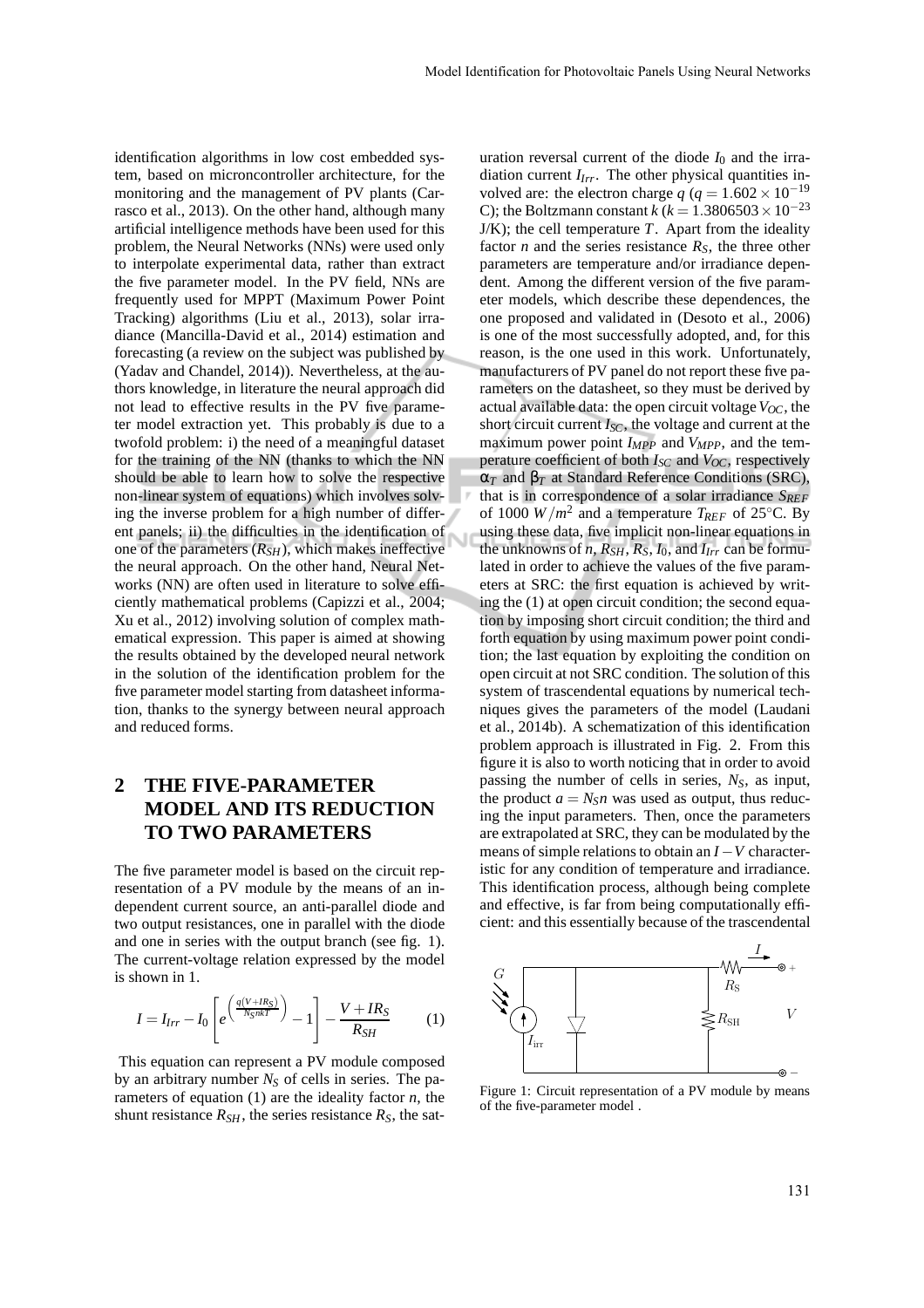

Figure 2: Identification of the five-parameter model by means of numerical solution of implicit equations system.

nature of the involved equations. Recently, it has been observed (Laudani et al., 2013) that the five implicit equations used in the five-parameter model identification can be manipulated algebraically to reduce the number of unknowns. In particular, the unknowns of  $I_{Irr}$ ,  $I_0$  and  $R_{SH}$  can be expressed as a function of the unknown  $n = a/N<sub>S</sub>$  and  $R<sub>S</sub>$  by means of closed forms expressions, like: N

$$
R_{SH} = h(n, R_S) \tag{2}
$$

$$
I_0 = f(n, R_S) \tag{3}
$$

$$
I_{irr} = g(n, R_S) \tag{4}
$$

where the function  $f(n, R_S)$ ,  $g(n, R_S)$  and  $h(n, R_S)$  are respectively given by the formulae reported in the Appendix together with a table summarizing the nomenclature. This reduction has two benefits. First, the problem of model identification is reduced to the extraction of only two unknown parameters  $(n \text{ and } R_S)$ , allowing simpler optimization techniques to be used. Second, differently from the five-parameter problem, this is generally a convex unimodal problem. Another important advantage of the two-parameter model lies in the search domain. Consider the five-parameter model: while a lower bound for the five parameters is apparent (i.e. they must be positive to be physically sensible) the upper bound is undefined. An exception can be made for the *n* parameter, defined by solidstate physics lower than 2 (although often amorphous silicon modules have higher ideality factor), according to the transport mechanism for charges inside the junction. The remaining four parameters, however, must be searched in the positive semi-space of solutions. By using the reduced closed forms model, the  $R<sub>S</sub>$  unknown is related to  $I<sub>Irr</sub>$ ,  $I<sub>0</sub>$  and  $R<sub>SH</sub>$  by means of the above cited implicit equations. By imposing the non-negativity of *IIrr*, *I*<sup>0</sup> and *RSH*, it is possible to formulate an upper bound for  $R<sub>S</sub>$  itself. Thus the resulting equations with the relative constraints constitutes an optimization problem easier to address and solve than the original one inherent in the five-parameter



Figure 3: Mean error on training and validation for MLP estimating  $R_{SH}$  parameter ( hidden layer size up to 20 neurons).

model identification (Laudani et al., 2014a; Laudani et al., 2014b). Nevertheless, the system of the reduced model still cannot be solved easily outside a suitable computing environment, such as Matlab, Mathcad, etc. This drawback has not allowed the development of suitable management software of PV plants in low cost computational system (such as microncontroller based architecture), which is of interest for the photovoltaic system industry. On the other hand, it allowed the identification of thousands of modules from database in few minutes giving the possibility to constitute a valid dataset for the training of a NN able to deal with this kind of problem.

### **3 SET-UP OF THE PV MODEL NEURAL IDENTIFIER**

Different possibilities arises when choosing for a NN architecture. Firstly, the nature of the problem must be examined: static or dynamic problems influence our choice in the direction of feed forward or recurrent networks. In this case, the problem is a static identification problem which can be solved by a feed forward approach. Another point to take into account is the complexity of the implementation in low cost/performance system. Starting from these considerations the Multi-Layer-Perceptron (MLP) architecture is surely the clear choice for this kind of problems. In the MLP architecture the neurons are organized in subsequent layers, and the connections are made using a feed forward configuration: no connection exists between neurons of the same layer, but each neuron communicates via weighted connections to all the neurons of the successive layer. The number of layers in a MLP is variable, with a minimum of three. In this case, the Input layer performs no operations. The Hidden layer is composed by neurons with a non-linear activation function. The Output layer is analogous to the second, but with a simple linear activation function. Indeed, the hidden layer re-maps the inputs so that they are linearly separable, and the out-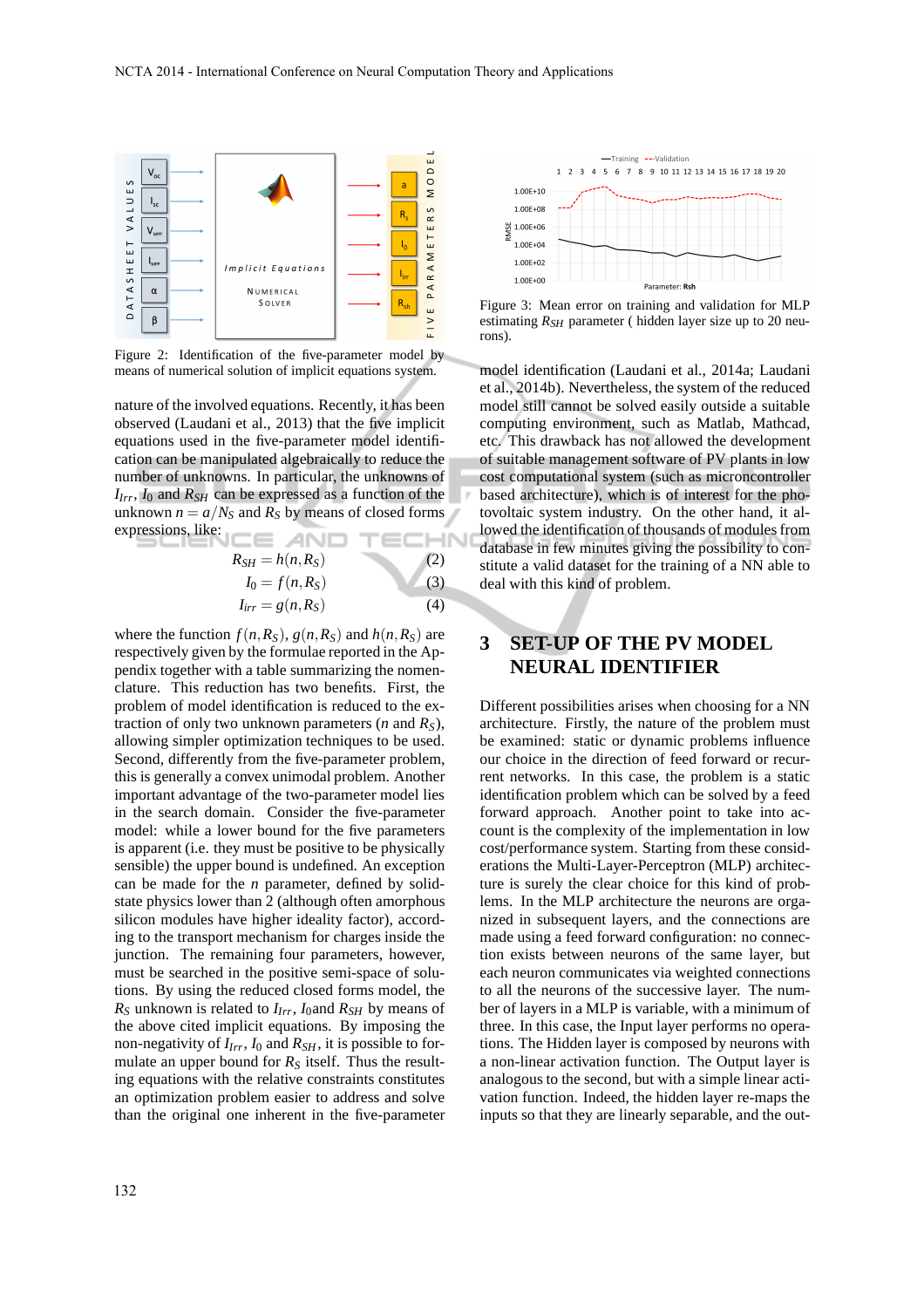

Figure 4: Identification of the parameters by means of a neural system and explicit equations.

put layer performs linear combination. By the Universal Approximation Theorem (Cybenko, 1989; Hornik et al., 1989) a feed forward neural network with a single hidden layer containing a finite number of neurons can interpolate any continuous function. In addition, the single hidden layer MLP is a standard architecture, where the only parameter is the number of neurons in the hidden layer. The advantage of this architecture lies in its univocal determination by the number of neurons: given the hidden layer size, the number of inputs and the number of outputs, the NN architecture is completely defined. Another important issue is that the relation between training performance and layer size has been investigated thoroughly in literature (Ilonen et al., 2003; Rawat et al., 2013; Hunter et al., 2012; Teoh et al., 2006; Kim and Lee, 2008). However, complex problems may require a very high number of neurons, making the training of a single hidden layer MLP difficult: that is, even if the MLP could approximate any function, it may not be the most efficient way to do it (Wilamowski, 2009). On this behalf, different architectures arose in literature. Nevertheless, it usually is the first typology of NN to try when a new problem is addressed for the first time. For the implementation of the neural identifier of the PV five parameter model we have investigated the use of MLP architectures, since we have already successfully used it for other PV related problems: in particular for the solution of maximum power point identification (Carrasco et al., 2013) and for the prediction of solar irradiance from PV voltage and current measurements (Mancilla-David et al., 2014). The approach pursued in this paper is to use a neural network to estimate the parameters of the one diode model starting from datasheet value, as explained in section 2. The simplest strategy would be to substitute the block shown in figure 2 with a MLP composed by multiple inputs and outputs, train it on the training set and validate the results obtained. It has been observed, however, that by using a MIMO architecture, an effective estimation with NN cannot be achieved for the addressed problem. To understand the reasons behind this behavior, the MIMO was split in multiple MISO networks (Parodi et al., 2012), one for each of the five parameters figuring in the model. By trying to compute the parameters individually, the problem became apparent: the parameter  $R_{SH}$  could not be estimated by the NN, at least by using a low/medium number of neurons, and consequently neither by the MIMO network (the performance of the MISO network up to 20 neurons can be seen in figure 3). This parameter, by itself, was the cause of the NN approach failure. This justifies as well the lack of PV model neural identifiers. By taking advantage of the closed forms proposed in Section 2, the calculation of parameters *I*0, *RSH* and *IIrr* is not necessary to identify the model. Indeed, as can be seen in figure 4, the NN approach can be used to evaluate the two independent parameters *R<sup>S</sup>* and *a*, while the remaining three can be calculated by using the closed forms  $f(n, R_S)$ ,  $g(n, R_S)$  and  $h(n, R_S)$  $(n = a/N<sub>S</sub>)$ . Thus, two MISO NN have been implemented: both NNs receive as inputs the six datasheet values (the open circuit voltage of the cell  $V_{OC}$ , the short circuit current *ISC*, the voltage and current at the maximum power point *IMPP* and *VMPP*, and the temperature coefficient of both *ISC* and *VOC*, respectively  $\alpha_T$  and  $\beta_T$ .), and returns as output either  $R_S$  or *a*.

#### **3.1 Dataset and Training Procedure Description**

The dataset used to train the neural networks in the present work was acquired from a large database of panels (California Energy Commission, 2013). The database collects all the relevant datasheet informations for about 10000 photovoltaic panels. By using the techniques illustrated in (Laudani et al., 2014b) for each module of the database a five-parameter model was identified. In order to verify the generalization capabilities of our neural network, we decided to use the modules with Monocrystalline Silicon (mono-Si) technology available on CEC database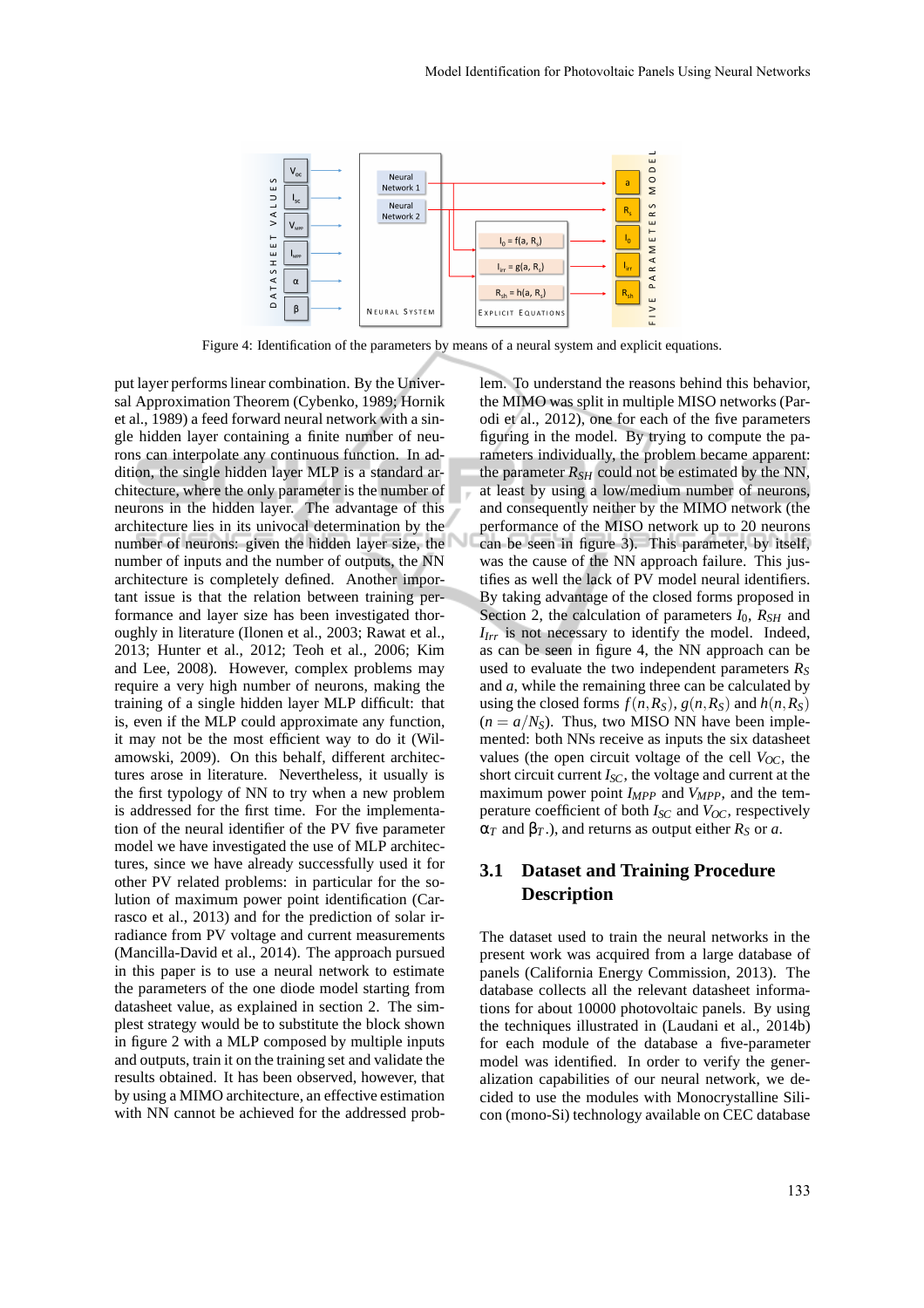as training set, and the modules with multicrystalline Silicon (multi-Si) technology as test set. Choosing the mono-Si modules should also guarantee a training dataset capable of representing an acceptable diversity of panels with different characteristics. In addition, in this way we can assume that the neural identifier has learnt to solve this system of trascendental equations, since the two technologies differ significantly in the reference parameters. The resulting training set consists of about 4000 entries, whereas the test set has more than 6000 modules. The interpolation capabilities of a NN can be correlated to the number of neurons composing the network itself. On the other hand, an relationship can be achieved for each kind of problem, which links for a data generalization measure the number of neurons with the size of the training set (more explanations can be found in (Fulginei et al., 2013) and are out of the scope of this work). In our case training set is very large with respect to the number of neurons adopted and consequently it is improbable to run into over trained networks. Finally, in our investigation, we adopted the NI following principles: *i*) we use a NN with a number of neurons in the hidden layer variable from 20 down to 1; *ii*) each NN with a fixed number of neurons is trained 10 times for 1000 epochs in order to perform a statistical analysis of the results (minimum, average, median and standard deviation are computed); *iii*) No validation set has been used for early stopping techniques. One of the reasons behind the choice of not using the early stopping mechanism with a validation set is the low number of epochs adopted with respect the size of the training set. As stated, each single NN was trained multiple times, changing the characteristic size and making a statistic analysis of the training and validation performances for both sets (training and test data set). A total of 2x10x20 MLP were trained and validated. The performance was evaluated using as metric the MSE on training (or test) set and the NNs output. The discussion on the results is reported in the next section.

#### **4 RESULTS AND DISCUSSION**

The performance of the Neural identifier are summarized in the tables 1 and 2 where the minimum MSE for both training and test set are reported for parameters *a* and *RS*, respectively. As it is possible to notice the MSE reaches extremely low values (under 1E-7) giving an accurate estimation of these two parameters. It is worth to remind that the training set is made of mono-Si modules whereas the test set is made of multi-Si modules: the low MSE achieved on test set

Table 1: Result for parameter *a*.  $\sqrt{\frac{N_{\text{ellrons}}}{N_{\text{min}}}}$  min MSE

|  | 1 10 U.I VII.   | шш заргон    | шш зарт     |  |
|--|-----------------|--------------|-------------|--|
|  |                 | training set | on test set |  |
|  | 1               | 5.129E-02    | 4.133E-02   |  |
|  | 2               | 2.827E-04    | 2.947E-04   |  |
|  | 3               | 9.733E-06    | 5.271E-05   |  |
|  | 4               | 2.987E-06    | 1.461E-05   |  |
|  | 5               | 5.597E-07    | 3.566E-05   |  |
|  | 6               | 2.168E-07    | 3.079E-05   |  |
|  | 7               | 1.218E-07    | 1.312E-05   |  |
|  | 8               | 2.657E-08    | 3.103E-07   |  |
|  | 9               | 7.755E-08    | 5.162E-06   |  |
|  | 10              | 2.305E-08    | 1.233E-05   |  |
|  | $\overline{11}$ | 5.416E-09    | 9.532E-06   |  |
|  | 12              | 9.227E-09    | 9.425E-06   |  |
|  | 13              | 1.280E-08    | 3.649E-06   |  |
|  | 14              | 9.672E-09    | 5.569E-06   |  |
|  | 15              | 8.046E-09    | 1.073E-05   |  |
|  | 16              | 1.341E-08    | 8.131E-06   |  |
|  | 17              | 4.077E-09    | 2.652E-06   |  |
|  | 18              | 1.733E-08    | 6.063E-06   |  |
|  | 19              | 1.619E-09    | 5.078E-07   |  |
|  | 20              | 1.218E-09    | 9.606E-07   |  |

allows us to confirm the generalization capabilities of the Neural networks. In addition, the MSE decreases by adding further neurons, and this trend should continue for a number of neurons higher than 20 in the

Table 2: Result for parameter *RS*.

| Neurons         | min MSE on   | min MSE       |
|-----------------|--------------|---------------|
|                 | training set | on test set   |
| $\mathbf{1}$    | 7.033E-04    | 4.903E-04     |
| $\overline{2}$  | 6.979E-05    | 2.619E-05     |
| 3               | 3.844E-06    | 7.508E-06     |
| 4               | 1.444E-06    | 1.734E-06     |
| 5               | 3.914E-07    | 7.847E-07     |
| 6               | 5.802E-08    | 3.084E-07     |
| 7               | 2.049E-08    | 1.468E-07     |
| 8               | 5.303E-09    | 6.925E-08     |
| 9               | $5.316E-09$  | 3.302E-08     |
| 10              | 1.679E-09    | 2.223E-08     |
| 11              | 1.266E-09    | 4.499E-08     |
| 12              | 6.415E-10    | 1.685E-08     |
| $\overline{13}$ | 5.282E-10    | 1.275E-08     |
| 14              | 3.045E-10    | $6.508E - 09$ |
| 15              | 4.748E-10    | 1.266E-08     |
| 16              | 1.715E-10    | 9.018E-09     |
| 17              | 1.789E-10    | 6.829E-09     |
| 18              | 1.919E-10    | 5.594E-09     |
| 19              | 8.278E-11    | 2.025E-09     |
| 20              | 1.100E-10    | 1.096E-08     |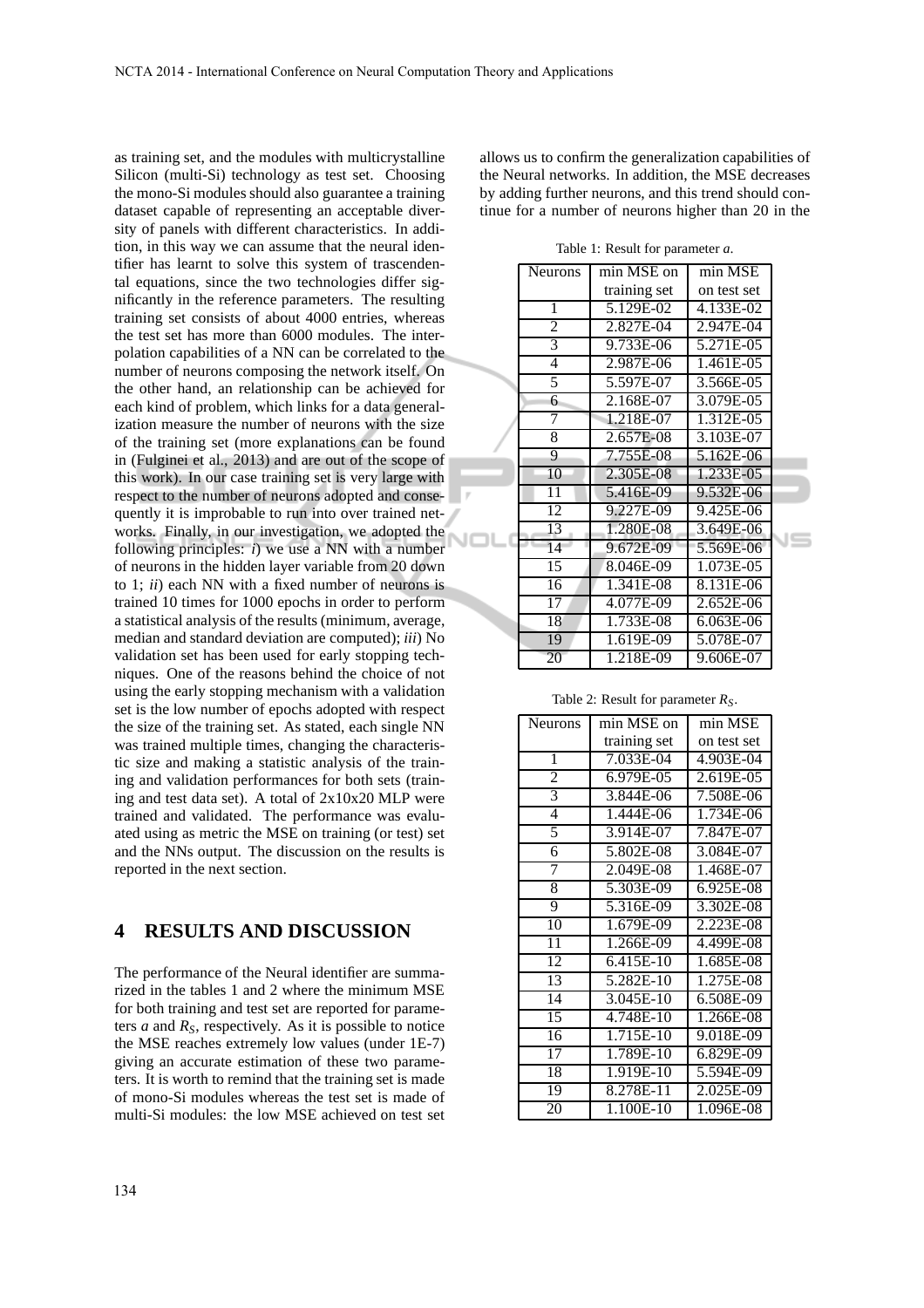hidden layer as well. However accurate results are already achived with less than 20 neurons and consequently it is not necessary to further add neurons. In figures 5 and 6 the comparison between the values of *a* and *R<sup>S</sup>* parameters and NN output of the best NNs trained, are shown for the first 1000 modules of the test set. Practically the values returned by NN are superimposed to the exact values (a maximum difference of the order of 1E-4 is achieved, which is surely satisfactory since the input data have a precision lower than this). This gap is clearly due to the precision of the trained NN. This could be reduced if we further train the network by using a high number of epochs. But, in every case, it is already quite acceptable, considering that the state of the art approach for this computation used often approximated formulae introducing error of the order of 1% (see (Cubas et al., 2014; Li et al., 2013) for reviews of these approaches). At the same time, from these accurate values, the other dependent parameters  $R_{SH}$ ,  $I_0$  and  $I_{Irr}$  can be computed precisely by using the respective closed forms, puted precisely by  $\frac{1}{2}$  confirming that the use of NN in conjunction with reduced closed forms allows to identify quickly the one diode model. The suggested sizes in both cases is 19 neurons in the hidden layer: this choice is done considering the MSE complessively obtained for all the 10000 PV modules constituting the training and test set. Indeed the aim is also to use this NN for the solution of the problem in a real application and to implement it in embedded systems, and consequently we are interested in the best performance available on all modules with a low computational cost. In this sense, if we accept a higher error, the NNs with 8 neurons allows to achieve a good accuracy estimation as well (MSE about 1E-7) with a lower computational cost. Lastly, it is worth noticing that the comparison with the other approaches must be done in terms of both computational cost/environment of implementation and precision; thus we have: exact methods, such as those proposed in (Laudani et al., 2014b), which although efficient cannot be implemented in low cost microcontroller based system (Mancilla-David et al., 2014); other high accuracy approaches (such as those reported in (Li et al., 2013) or based on cluster analysis (Sandrolini et al., 2010)), which have prohibitive computational cost; approximated methods, such that one reported in (Cubas et al., 2014) which introduce errors in the calculation of the parameters and have a low computational cost. The approach herein proposed is efficient from the computational cost point of view and enough correct in the estimation of the five-parameter model and thus it is a good trade-off with respect the approaches presented in literature. Although the MLP architecture could be not so ef-



Figure 5: *a* parameter values versus estimated by Neural Networks for 1000 modules of the test set.

ficient, we have verified that an implementation of the same problem by using a Full Connected Cascade NN (Wilamowski, 2009) did not give significative improvement in the results and showed an equivalent computational cost.

DGY PUBLIC AT

# **5 CONCLUSIONS**

A neural network approach to identify PV one diode model was proposed. The work started from the preliminary analysis of the CEC database, which collects the datasheet parameters of about 10000 PV panels. For each panel in the database, the five parameters for the classical one-diode model were determined via numerical approach, creating a training and validation dataset. A first approach, consisting of a direct computation of parameters via MIMO NN was found unsuccessful. Further analysis suggested to avoid predicting all the parameters, and instead, use the NN approach just on the independent ones. Then, two MLP were used to interpolate the two parameters. From the obtained results, it is obvious that



Figure 6:  $R<sub>S</sub>$  parameter values versus estimated on by Neural Networks for 1000 modules of the test set.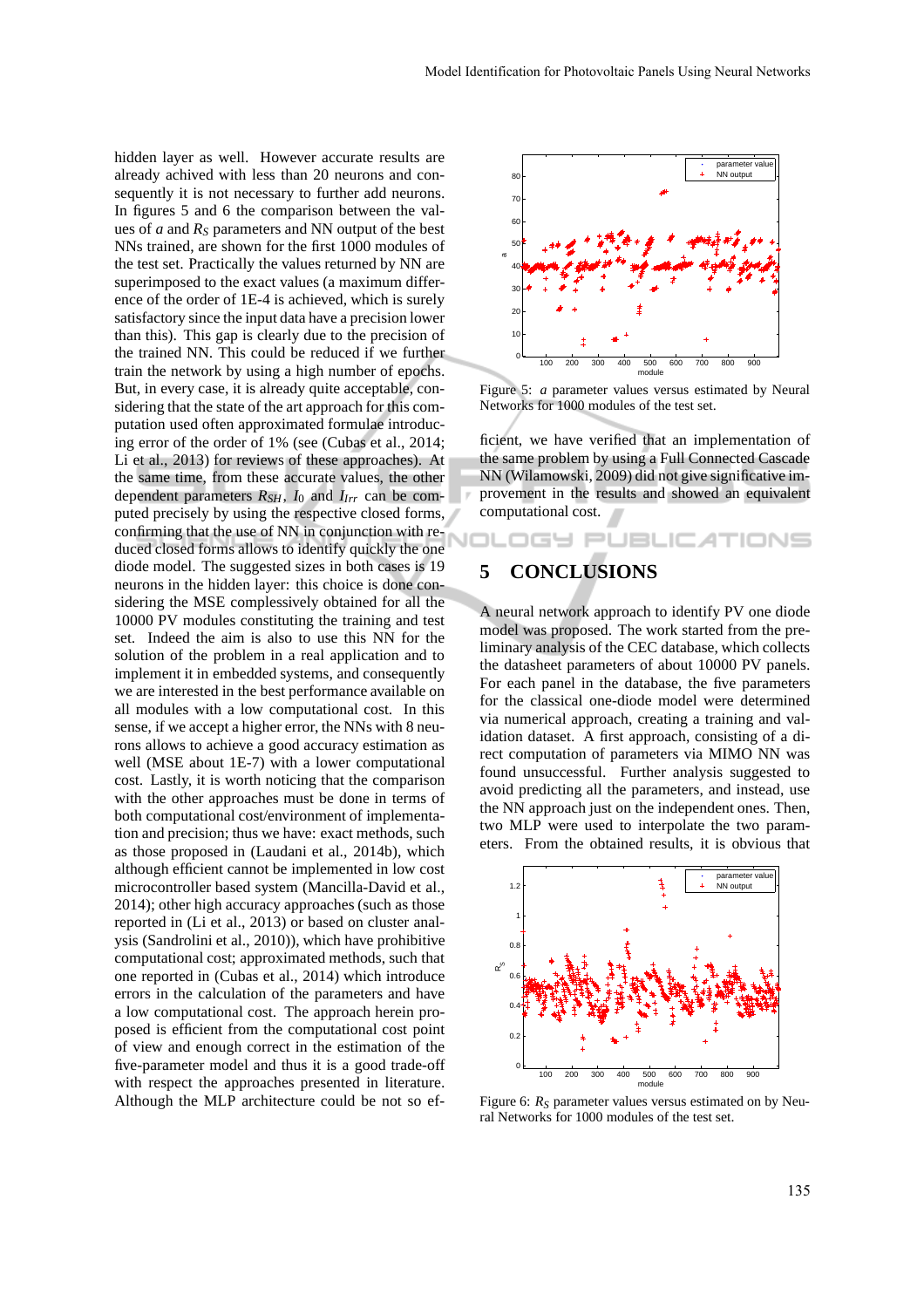$H N$ 

in literature the neural network approach was often overlooked because of the hard obstacle encountered in the prediction of the shunt resistance. The solution of switching to closed forms for the identification of the model, shifts the problem of the shunt resistance calculus to the solution of an explicit non-linear equation. In conclusion, NNs can identify the *R<sup>S</sup>* and *a* parameters correctly, making the NN approach viable for model identification in conjunction with the adoption of reduced forms for the computation of the three remaining unknown parameters of the one diode model. The so achieved NN for the estimation of the series resistance  $R<sub>S</sub>$  and the modified ideality factor *a*, and the closed form for the computation of the remaining dependent parameters constitute a complete tool extremely easy to be implemented in a microcontroller based architecture: this is another successful step made thanks to Soft Computing techniques in the development of intelligent systems for the monitoring and the management of renewable generation plants.

# **REFERENCES**

- Askarzadeh, A. and Rezazadeh, A. (2013). Artificial bee swarm optimization algorithm for parameters identification of solar cell models. *Applied Energy*,  $102(0):943 - 949.$
- Blair, N. J., Dobos, A. P., and Gilman, P. (2010). Comparison of photovoltaic models in the system advisor model. In *Solar 2013*, Baltimore, Maryland.
- California Energy Commission (2013). CECPV calculator version 4.0. [Online]. Avialable: http://www.gosolarcalifornia.org/tools/nshpcalculator/.
- Capizzi, G., Coco, S., Giuffrida, C., and Laudani, A. (2004). A neural network approach for the differentiation of numerical solutions of 3-d electromagnetic problems. *Magnetics, IEEE Transactions on*, 40(2):953–956.
- Carrasco, M., Mancilla-David, F., Fulginei, F. R., Laudani, A., and Salvini, A. (2013). A neural networks-based maximum power point tracker with improved dynamics for variable dc-link grid-connected photovoltaic power plants. *International Journal of Applied Electromagnetics and Mechanics*, 43(1).
- Cubas, J., Pindado, S., and Victoria, M. (2014). On the analytical approach for modeling photovoltaic systems behavior. *Journal of Power Sources*, 247:467 – 474.
- Cybenko, G. (1989). Approximation by superpositions of a sigmoidal function. *Mathematics of control, signals and systems*, 2(4):303–314.
- Desoto, W., Klein, S., and Beckman, W. (2006). Improvement and validation of a model for photovoltaic array performance. *Solar Energy*, 80(1):78–88.
- El-Naggar, K., AlRashidi, M., AlHajri, M., and Al-Othman, A. (2012). Simulated annealing algorithm for photovoltaic parameters identification. *Solar Energy*,  $86(1):266 - 274.$
- Fulginei, F. R., Laudani, A., Salvini, A., and Parodi, M. (2013). Automatic and parallel optimized learning for neural networks performing MIMO applications. *Advances in Electrical and Computer Engineering*, 13(1):3–12.
- Hornik, K., Stinchcombe, M., and White, H. (1989). Multilayer feedforward networks are universal approximators. *Neural networks*, 2(5):359–366.
- Hunter, D., Yu, H., Pukish, M. S., Kolbusz, J., and Wilamowski, B. M. (2012). Selection of proper neural network sizes and architectures - A comparative study. *Industrial Informatics, IEEE Trans. on*, 8(2):228–240.
- Ilonen, J., Kamarainen, J.-K., and Lampinen, J. (2003). Differential evolution training algorithm for feedforward neural networks. *Neural Processing Letters*, 17(1):93–105.
- Ishaque, K. and Salam, Z. (2011). An improved modeling method to determine the model parameters of photovoltaic (PV) modules using differential evolution (de). *Solar Energy*, 85(9):2349 – 2359.
- Jiang, L. L., Maskell, D. L., and Patra, J. C. (2013). Parameter estimation of solar cells and modules using an improved adaptive differential evolution algorithm. *Applied Energy*, 112(0):185 – 193.
- Kim, C.-T. and Lee, J.-J. (2008). Training two-layered feedforward networks with variable projection method. *Neural Networks, IEEE Trans. on*, 19(2):371–375.
- Laudani, A., Fulginei, F. R., and Salvini, A. (2014a). High performing extraction procedure for the one-diode model of a photovoltaic panel from experimental I–V curves by using reduced forms. *Solar Energy*, 103:316 – 326.
- Laudani, A., Fulginei, F. R., Salvini, A., Lozito, G. M., and Coco, S. (2014b). Very fast and accurate procedure for the characterization of photovoltaic panels from datasheet information. *International Journal of Photoenergy*, 2014. Article ID 946360.
- Laudani, A., Mancilla-David, F., Riganti-Fulginei, F., and Salvini, A. (2013). Reduced-form of the photovoltaic five-parameter model for efficient computation of parameters. *Solar Energy*, 97(0):122 – 127.
- Li, Y., Huang, W., Huang, H., Hewitt, C., Chen, Y., Fang, G., and Carroll, D. L. (2013). Evaluation of methods to extract parameters from currentvoltage characteristics of solar cells. *Solar Energy*, 90(0):51 – 57.
- Liu, Y.-H., Liu, C.-L., Huang, J.-W., and Chen, J.-H. (2013). Neural-network-based maximum power point tracking methods for photovoltaic systems operating under fast changing environments. *Solar Energy*, 89:42–53.
- Mancilla-David, F., Riganti-Fulginei, F., Laudani, A., and Salvini, A. (2014). A neural network-based low-cost solar irradiance sensor. *Instrumentation and Measurement, IEEE Trans. on*.
- Parodi, M., Fulginei, F. R., and Salvini, A. (2012). Learning optimization of neural networks used for mimo applications based on multivariate functions decomposition. *Inverse Problems in Science and Engineering*, 20(1):29–39.
- Rajasekar, N., Kumar, N. K., and Venugopalan, R. (2013).